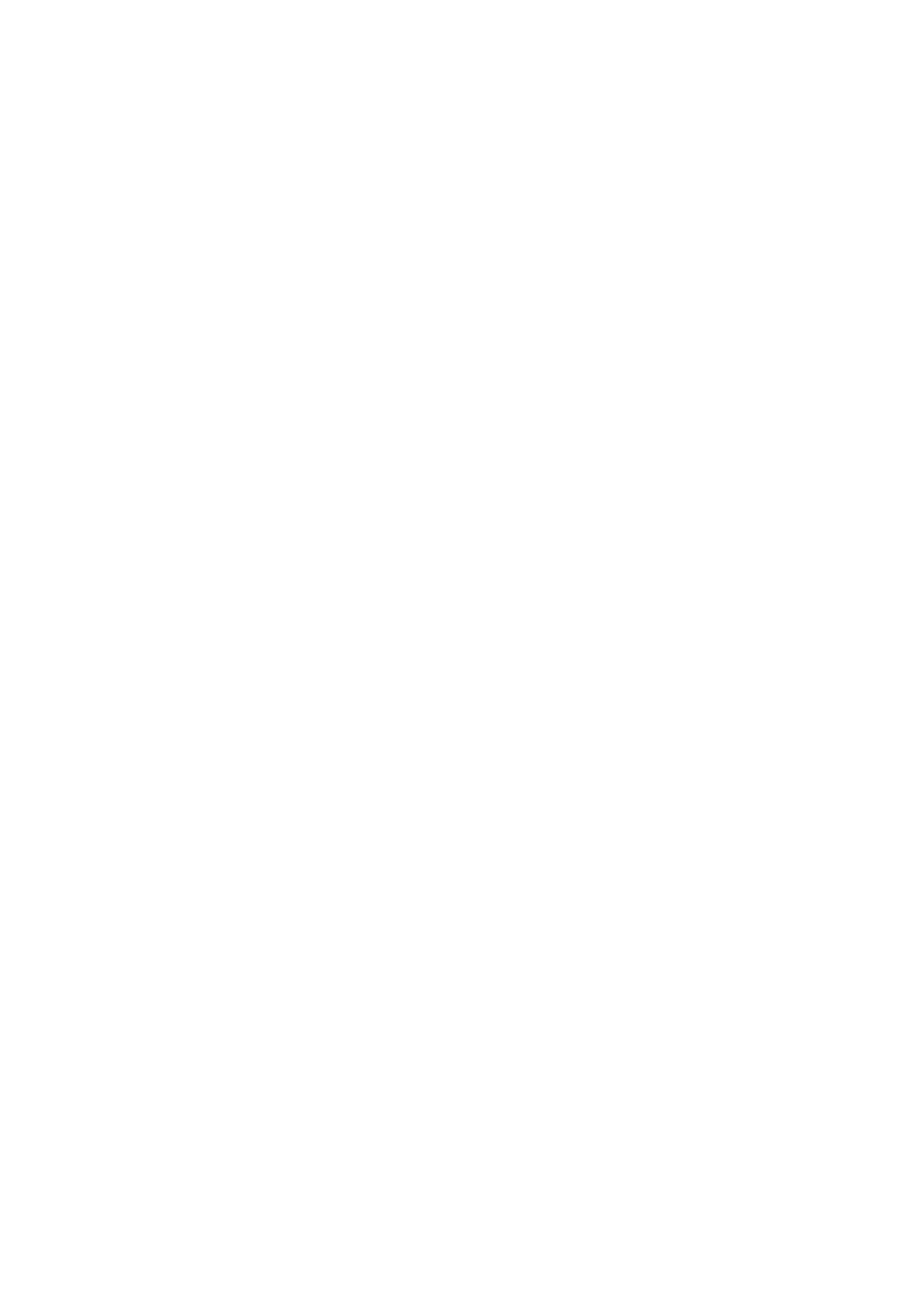## **Contents**

| 3) How to publish a comment initially marked as spam |  |
|------------------------------------------------------|--|

If you require this document in an alternative format, such as large print, please email [is.skills@ed.ac.uk.](mailto:is.skills@ed.ac.uk)

Copyright © IS 2014

Permission is granted to any individual or institution to use, copy or redistribute this document whole or in part, so long as it is not sold for profit and provided that the above copyright notice and this permission notice appear in all copies.

Where any part of this document is included in another document, due acknowledgement is required.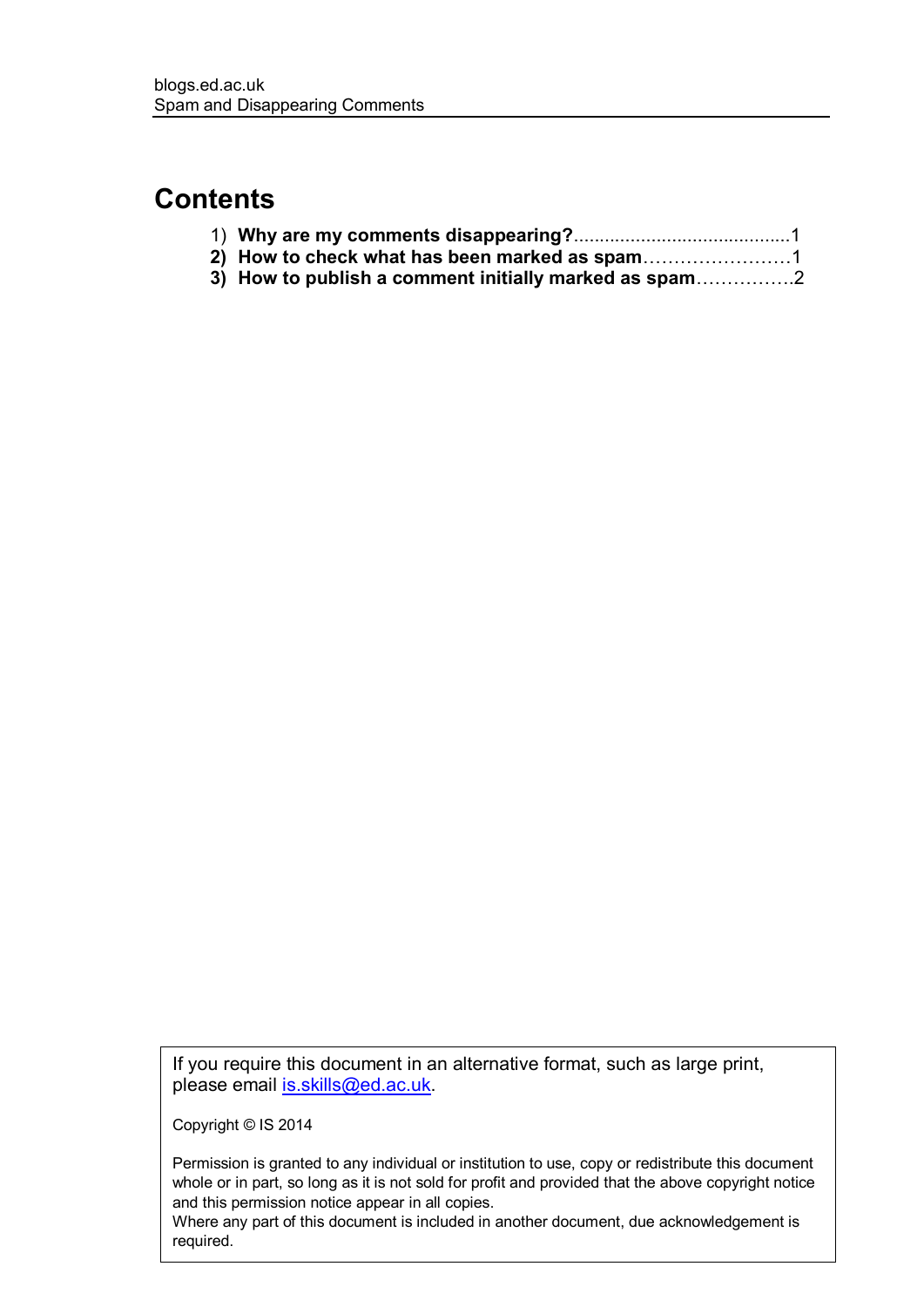## **1. Why are my comments disappearing?**

One big problem with public WordPress sites is they are often targets for spam comments and so users of WordPress will often have to put processes in place to deal with it so as not to be flooded by these messages.

We have an anti-spam plugin called Akismet on blogs.ed.ac.uk that is on by default. This should block spam comments so they aren't visible on your post. Unfortunately, sometimes it might be a bit over-zealous with what it marks as spam. It is a good idea to get into the habit of checking the comments that Akismet has marked as spam to make sure they aren't in fact genuine. When you tell Akismet that comments are genuine and not spam, it will learn and so will be better at spotting spam in future.

### **2. How to check what has been marked as spam**

- 1. Log into blogs.ed.ac.uk and go to the dashboard of your blog.
- 2. Click on the **Comments** menu item in the left-hand menu. It will have a number beside it which signifies the number of 'pending' comments you have waiting – these are comments you need to approve. However, spam comments are not counted here.



3. On the comments page, you will see pending comments in the main grid as well as some links along the top. These allow you to view different types of comments. There is a link called **Spam**.

| All (3)   Pending (2)   Approved (1)   Spam (1)   Bin (0) |                                                                                      |  |  |  |  |  |  |  |
|-----------------------------------------------------------|--------------------------------------------------------------------------------------|--|--|--|--|--|--|--|
|                                                           | Bulk Actions $\bullet$ Apply   All comment types $\bullet$   Filter   Check for Spam |  |  |  |  |  |  |  |
|                                                           |                                                                                      |  |  |  |  |  |  |  |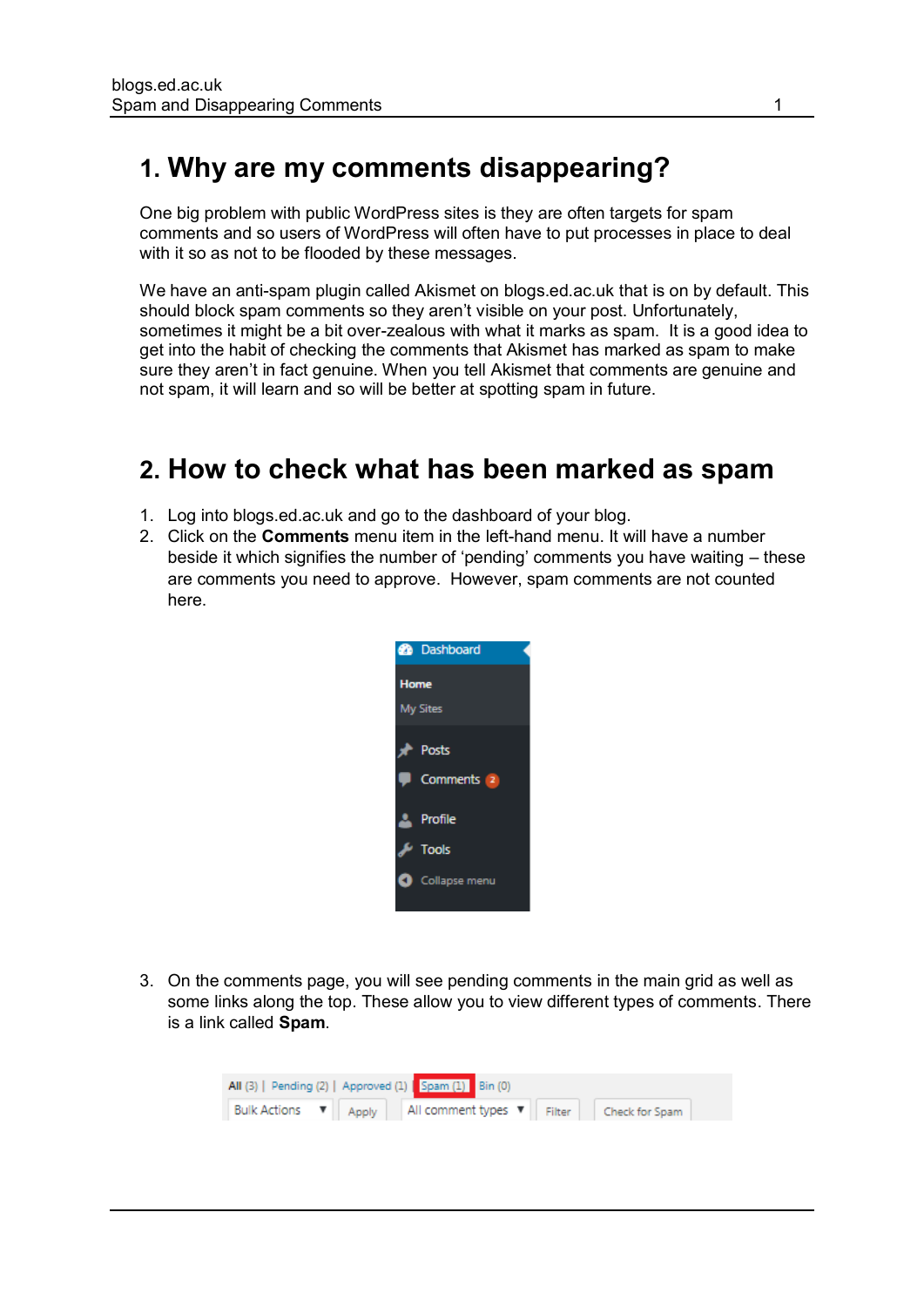4. By clicking on this, you will see comments that have been marked as spam automatically and read them in order to check whether they are genuine and possibly publish them if that is the case. Consult our next section to learn how to unmark genuine comments labelled as spam.

## **3. How to publish a comment initially marked as spam**

If you have found out that one comment marked as spam is in fact genuine, here are the steps to publish it back onto your blog.

- 1. Go to **Comments>Spam**, as explained in our previous section.
- 2. Find the comment you wish to reinstitute and tick its corresponding box.
- 3. Once ticked, click on the drop down **Bulk Actions** above the comment.
- 4. Click on **Not Spam** and **Apply**.

| All (3)   Pending (2)   Approved (1)   Spam (1)   Bin (0) |  |                                 |         |  |  |  |  |
|-----------------------------------------------------------|--|---------------------------------|---------|--|--|--|--|
| Not Spam                                                  |  | ▼   Apply   All comment types ▼ | Filter  |  |  |  |  |
| Author                                                    |  |                                 | Comment |  |  |  |  |

5. Your comment should now appear in the comments section and be available to moderate and view.